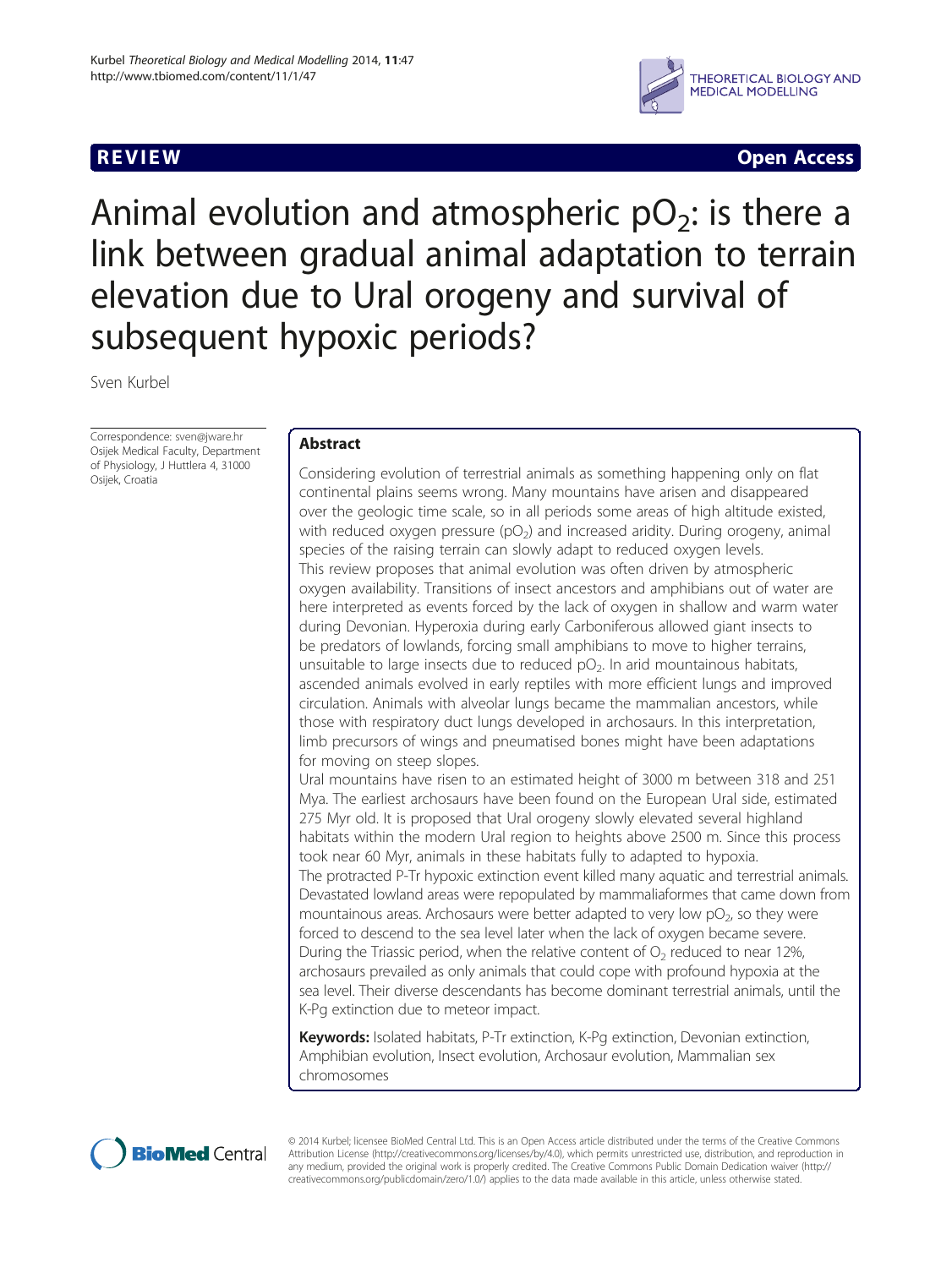#### Introduction

General process of animal life adaptations to an ever-changing planet cannot be understood without a complex interplay of animal physiology and prevailing climate features. Extremely slow climate changes, such as orogeny due to plate tectonics also need to be incorporated. This combined approach is analogous to the "escalation hypothesis" [[1](#page-7-0)], based on the idea that successful species with traits that keep them numerous and viable under static conditions, can become more endangered during the dynamics of an extinction event then some marginal and less adapted animals. A consequence is that ecological opportunity probably played a role at certain points along the lineage of mammals [\[2](#page-7-0)].

In a recent theoretic paper [[3\]](#page-7-0), a hypothesis is put forward that the occurrence of homeothermy can be understood only consequently of a long evolution process that lasted more than 50 Myr. Here presented interpretation goes further in that direction, with the idea that during several periods of animal evolution altered by hypoxic events, animals adapted to high altitude habitats could survive through migration to areas closer to the sea level. Similar to the recently published hypothesis considering the K-Pg extinction [[3](#page-7-0)], here presented interpretation is based on the assumption that all physiological traits need long time to evolve and nothing happens in few generations. If no animal of a certain species has the required surviving feature, there will probably be no survivors.

#### Basic assumptions behind the proposed interpretation

Considering evolution of terrestrial animals as something happening only on flat continental plains seems wrong. Due to continuous orogeny, many mountains have arisen and disappeared over the geologic time scale, so in all geologic periods some areas are near the sea-level, while other areas are much higher. Although the  $O<sub>2</sub>$  volume percent remains the same, areas of higher altitudes are under lower oxygen pressure  $(pO<sub>2</sub>)$  and usually less humid. This means that during any significant orogeny, animal species of the raising terrain can slowly adapt to reduced oxygen levels. This setting allows parallel evolutions of similar animals in habitats separated by altitude, leading to a stratified biosphere with different animal worlds at the sea level, in low or in high mountains.

Beside changes in  $CO<sub>2</sub>$  levels, two great extinctions seem directly related to the altered oxygen availability. The older is the late Devonian extinction period ending with a hypoxic Hangenberg event (est.  $358.9 \pm 0.4$  Mya) that has badly affected marine and terrestrial habitats and left an anoxic black shale layer with overlying sandstone deposits [\[4](#page-7-0)]. The more recent is the large Permian–Triassic extinction event (some 251 Mya), so severe that the animal world required millions of years to recover.

Beside these abrupt hypoxic extinctions, animal evolution was also affected by slow accumulation of atmospheric oxygen, particularly during Carboniferous period when combination of high  $O_2$  and low  $CO_2$  resulted in cooler and drier climates.

#### The atmospheric O2 pressure driven animal evolution

# Insects as first terrestrial animals

Terrestrial life started with first plants near the coastal line. At that period, most of the oxygen was produced by the plant life in ocean were all animals lived. The atmospheric  $O<sub>2</sub>$  level was low and oxygen availability depended almost entirely on diffusion from the ocean.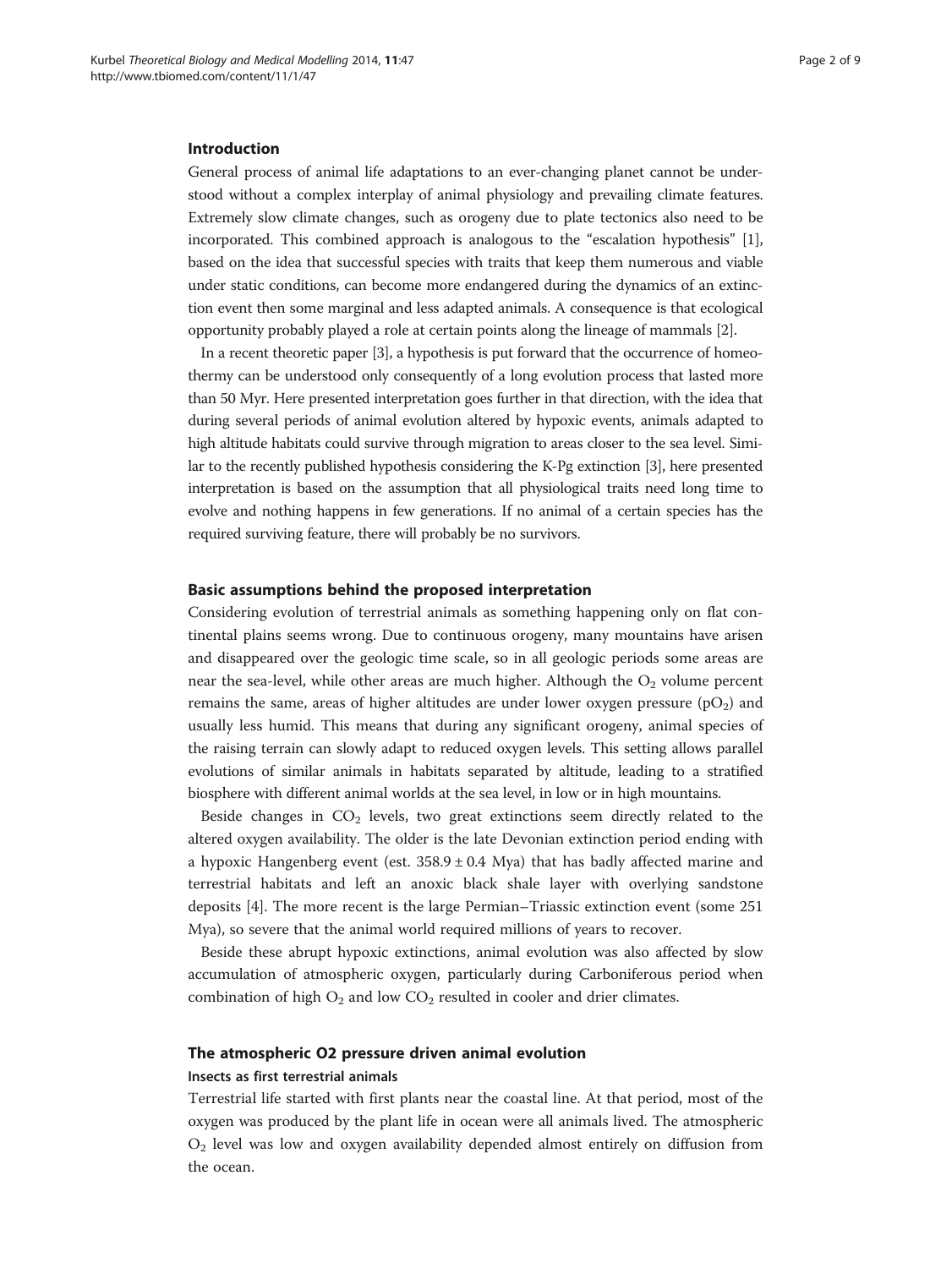Insects, as the first terrestrial animals are assumed to have developed from early Crustaceans during early to middle Devonian, probably more than 400 Mya [[5\]](#page-7-0). It can be only speculated what made insects the first terrestrial animals. The first step might have happened when some Crustacean survived in an isolated lake of increased acidity by using pure chitin in building exoskeletons. These early ancestors of insects were forced to remain in water up to the moment when early terrestrial plants have become so abundant to act as a new important source of oxygen. Then the atmospheric  $O_2$ started to diffuse into the superficial water layer, allowing ancestors of insects to dwell near the water surface. Oxygen abundance and lack of air breathing predators made these small and lightweight creatures terrestrial animals. This process must have taken many generations until some of them became able to move on the water surface, or to breathe air through their thin exoskeletons. Their descendants have developed small holes in the chitinous exoskeleton, so the formation of tracheas was probably the next step toward larger and more capable insects.

# The late Devonian phase: hypoxia and emergence of teraphods

The late Devonian extinction event is possibly related to the development of teraphods. Before the extinction, the land near the coast line and along rivers had been already colonized by plants and insects. When insects invaded land in Devonian, the average  $O_2$  air content was near 16%. Since only small insects survived the Triassic nadir with protracted periods of only 12% of oxygen [\[6,7\]](#page-7-0), it can be assumed that the share of atmospheric oxygen during the Hangenberg event was probably also somewhere between 16% and 12%.

It is generally assumed that the amphibians developed in the Devonian period, around 370 million years ago. They came from earlier lobe-finned fish similar to the modern coelacanth and lungfish, which had evolved multi-jointed leg-like fins with digits that enabled them to crawl along the shallow bottom [[8-10\]](#page-7-0).

The important examples of the early amphibian evolution include:

#### ! Canada

- " Eusthenopteron foordi lived during the Late Devonian period, about 385 million years ago. The fossils have been found in Miguasha, Quebec [[11](#page-7-0)].
- " Tiktaalik roseae is an extinct lobe-finned fish from the late Devonian period, 383-million-year-old, found on Ellesmere Island in Nunavut, Canada [\[9](#page-7-0)]
- " Elpistostege watsoni is an extinct tetrapod-like fish, found at Escuminac Formation in Quebec, Canada [\[12](#page-8-0)].
- ! East Greenland

" Ichthyostega stensioei lived at the end of the Upper Devonian period (374 - 359 million years ago), with developed lungs and limbs [[13](#page-8-0)].

! Europe

" Fossils of Panderichthys rhombolepis, an extinct fish with differentiated distal radial bones, were found in Baltic sediments of Latvia and Poland [[14](#page-8-0)], estimated as 397 million years old.

! Western Australia

" Fossils of Gogonasus andrewsae, an extinct 380 million-year-old lobe-finned fish with large *spiracular* openings, found in Western Australia [\[15\]](#page-8-0).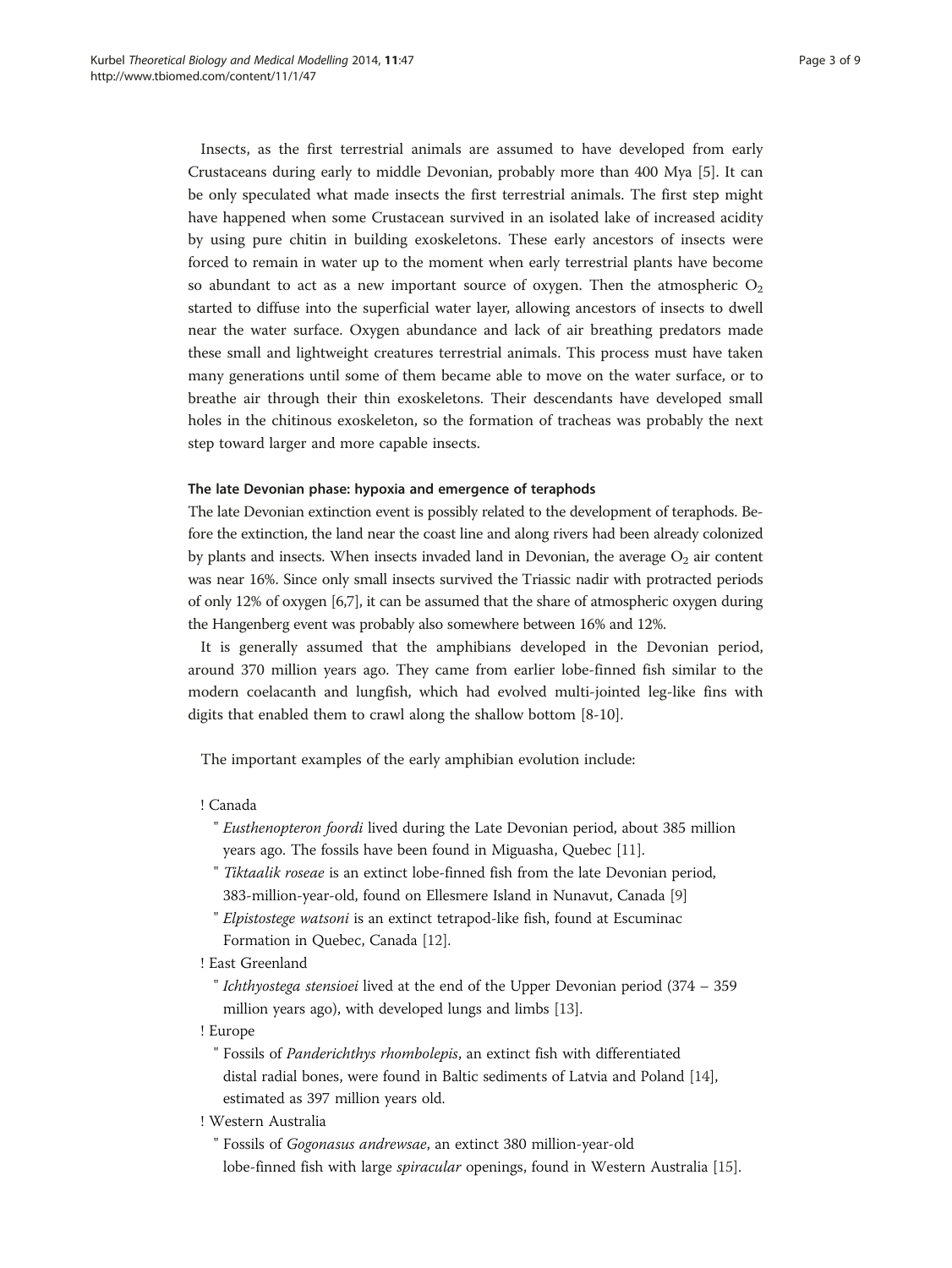Noting that all these fossils from nowadays geographically remote locations had similar climates in the late Devonian is important. Due to plate tectonics, some 380 Mya, Ellesmere Island, Quebec and Greenland were all parts of the continent Laurentia. Sometime between 416 and 359.2 Mya, Laurentia collided with Baltica, forming a minor supercontinent Euramerica [[16\]](#page-8-0). So during the critical phase of tetrapod evolution, the eastern Canada, Greenland and Baltica were all near the equator and had a warm and humid climate with abundant bodies of shallow water. Western Australia was then within the Gondwana continent, in the south temperate latitudes, also with a warm and humid climate.

During the introduction of amphibians in the late Devonian [[17\]](#page-8-0), the atmospheric  $O_2$ levels were only 15% [\[6,7\]](#page-7-0). Since  $O_2$  solubility is reduced in warm water (Additional file [1](#page-7-0): Table S1 based on data from: [http://www.engineeringtoolbox.com/oxygen-solubility](http://www.engineeringtoolbox.com/oxygen-solubility-water-d_841.html)[water-d\\_841.html](http://www.engineeringtoolbox.com/oxygen-solubility-water-d_841.html)), shallow or stationary aquatic habitats can easily become oxygen depleted on a hot day, despite the oxygen abundance in the surrounding air:

- ! Within this frame of survival pressures, gradual emergence of late Devonian lobe-finned fishes seems inevitable. To get some oxygen from air by using their vascularized gas bladders, their ancestors could not afford much energy expenditure to remain just beneath the water surface. Animals with strong fins could support them near the water surface without muscle activity.
	- " Breathing air through large spiracles while supported by strong fins was advantageous in oxygen depleted waters due to high daily temperatures.
	- " The next big step was development of primitive lungs, as found in the extant lung fish [[18](#page-8-0)]. Primitive lungs allowed prolonged survival during drought.

Despite primitive lungs and strong, maneuverable fins, no real pressure for fish to leave water and move on land existed before the hypoxic Hangenberg event (some  $358.9 \pm 0.4$  Mya) (Additional files [1](#page-7-0) and [2](#page-7-0): Tables S1 and S2).

All aquatic animals faced danger from hypoxia and many species vanished. However, the lobe-finned fish had no alterative, but to breathe air and use limbs to move over the land and find better habitats.

A related scenario possibly happened in the sea. Although for more than 100 Myr the global ocean remained warm, it contained sufficient oxygen to support diverse animal life only in the superficial layer [\[19\]](#page-8-0). Overall hypoxia has probably forced animals from deeper layers to ascend closer to the water surface.

The proposed interpretation is that terrestrial migration of early amphibians should be considered as an inevitable event caused by the hypoxic Hangenberg event.

#### The Carboniferous phase of animal evolution under oxygen abundance

Since the first terrestrial plants were quickly followed by early insects, it can be assumed that early insects ate either plants, or other insects. Indirect evidences that the Carboniferous world was terrorized by early insects can be found in thick bark, small leaves and high lignin content of these early plants. These features prevailed until the P-Tr extinction event that also marks the disappearance of giant insects. Soon after the P-Tr event, the low lignin conifer trees started to spread [[20\]](#page-8-0), suggesting that lignin armor was no more necessary to deal with the surviving small Triassic insects.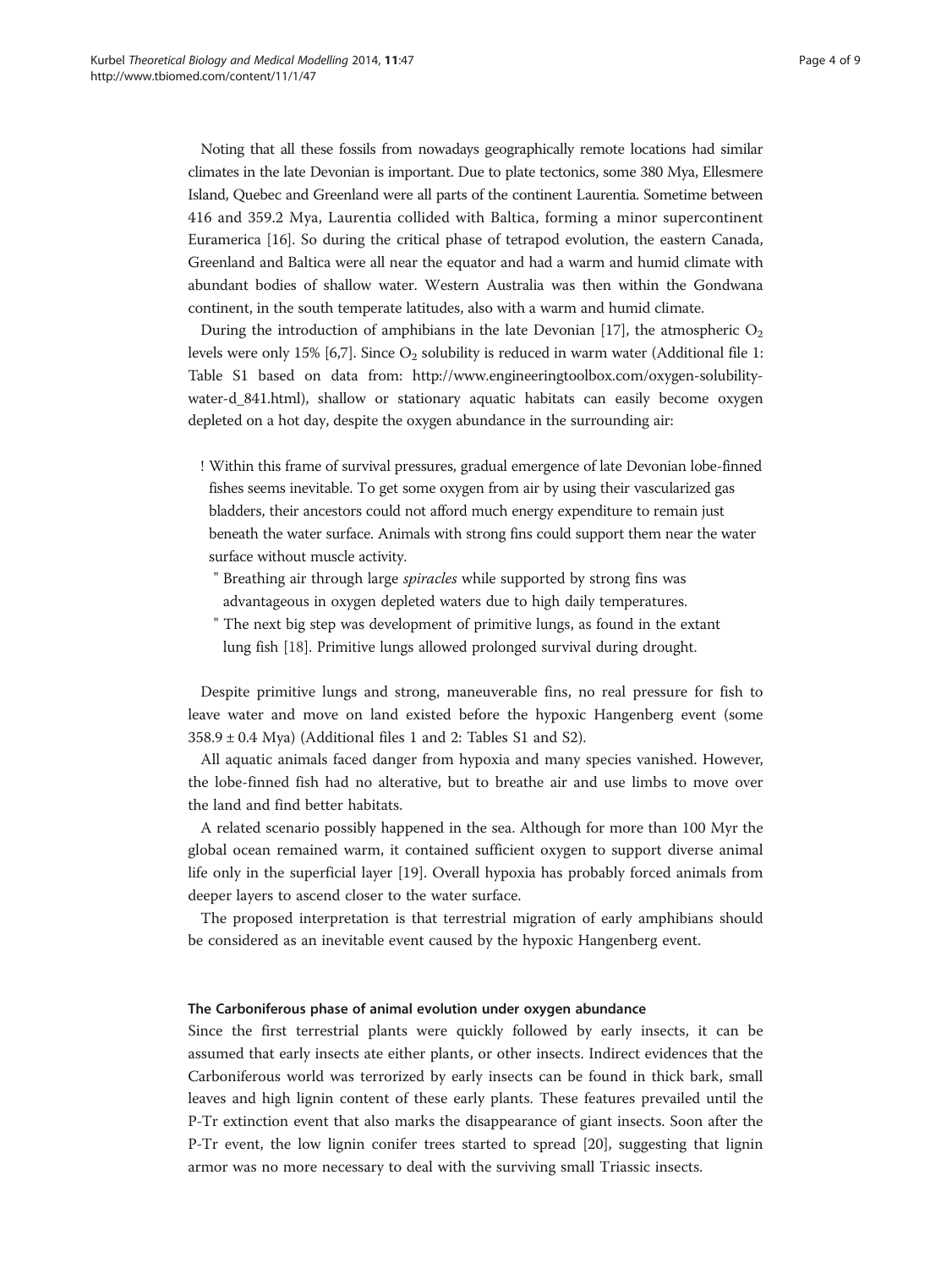During the Carboniferous period (358.9–298.9 Mya), the average  $O_2$  atmospheric content was 32%, while  $CO<sub>2</sub>$  was 800 ppm. It is assumed that the average temperature was similar to present values. During the following Permian period (298.9–252.2 Mya), the average  $O_2$  content has dropped to 23%,  $CO_2$  raised to 900 ppm and temperature was 2°C above the present level [[6,7,](#page-7-0)[21-23](#page-8-0)].

Amphibians that started to roam the coasts of early Carboniferous rain forests were soon faced with a growing threat from many insects that gradually became giant, due to increasing atmospheric  $O_2$  content [[23\]](#page-8-0) (Additional file [3](#page-7-0): Table S3, calculated by the pO2 calculator available at: [http://www.altitude.org/air\\_pressure.php](http://www.altitude.org/air_pressure.php)).

This danger left the amphibians few choices: some amphibians have also become giant and thus more able to defend from dangerous insects, the other amphibians were forced to migrate along rivers to higher terrains with fewer giant insects. The proposed slow ascend of small amphibians along rivers probably took millions of years, until they have reached the highest mountain slopes with enough water for their survival. The altitude was probably between 1000 and 2000 m above the sea level (Additional files [2](#page-7-0) and [3:](#page-7-0) Tables S2 and S3).

Even during the hyperoxic periods, insects not much larger than the modern insects can live in high mountains [[24](#page-8-0)], due both to low  $pO_2$  (Additional file [3:](#page-7-0) Table S3) and reduced humidity [\[25\]](#page-8-0). Small amphibians that migrated to high mountains became insectivores of these much smaller insects, instead of being the prey of giant insects at the sea level.

# Diversification of amphibians in high altitude habitats

The amphibians wet skin used for respiration soon became an obstacle for living in more arid high altitude habitats. This was a strong survival pressure for developing impermeable skin and improved lungs leading to early reptiles, able to roam dry mountains and lay amniotic eggs with hard shells. These animals required strong muscles with high perfusion rates to move up the steep mountain slopes. To avoid pulmonary edema due to increased pressures in pulmonary vessels, they must have evolved some type of efficient separation of low pressure pulmonary and high pressure systemic circulation [\[25,26](#page-8-0)]. This development will finally lead to 4-chambered found in avian and in mammalian hearts.

Early reptiles developed more efficient lungs probably of two separate types:

- ! alveolar lungs developed in reptiles that will become the mammalian ancestors
- ! lungs with respiratory ducts [[27](#page-8-0)] developed in reptiles that will become archosaurs. Some of these animals remained near the high mountain waters, developing in crocodile ancestors [\[28\]](#page-8-0).

Overpopulation of mountain water-reach oases made some animals to go deeper into the mountain, looking for food. Most of the archosaurs were heavy built terrestrial animals, thus destined to become dinosaurs in the Jurassic.

The rest of smaller species survived through fast climbing of steep and arid high mountain slopes. They developed light pneumatised bones and, with highly efficient cardiorespiratory system, became the ancestors of pterosaurs and birds. In this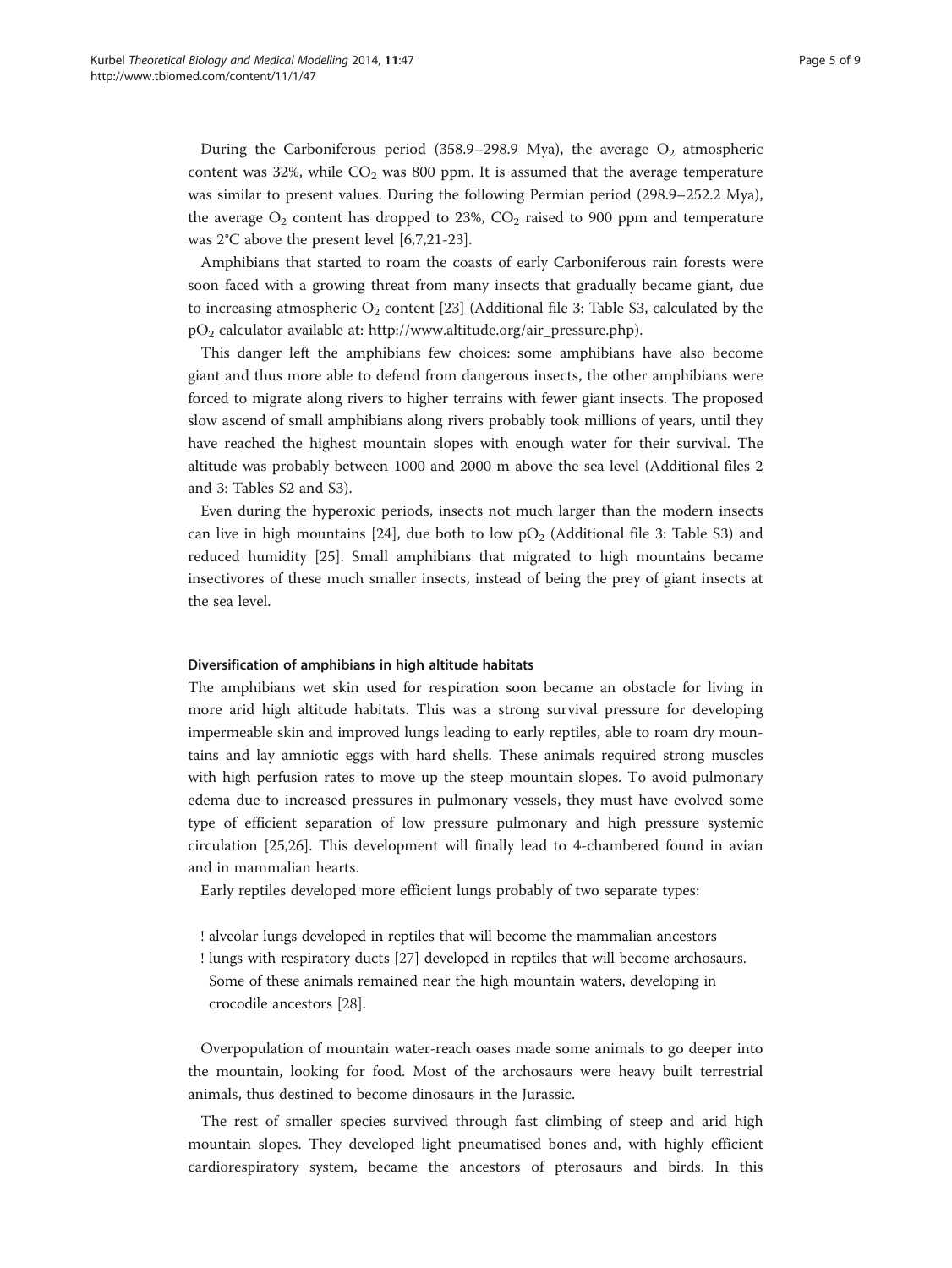interpretation, limb precursors of wings might have been an important adaptation for balancing while moving on steep slopes, particularly during descending.

#### Stratification of the biosphere by altitude

It is here proposed that the Carboniferous terrestrial life was stratified in TWO ISOLATED WORLDS:

- ! at the sea-level, giant insects and amphibians fought in Carboniferous rainforests, while the atmospheric  $O_2$  content was near 35% [[6](#page-7-0),[7](#page-7-0)].
- ! highland areas formed an archipelago of mountainous zones free of giant animals. These areas were isolated by the low lands rainforests:

" Mountain oases with smaller plants, less water and no threat of giant insects made them probable cradles of animal and plant evolution. This has led to the emergence of rapid growing, thin bark conifers, like the earliest conifers of North America found in the upland [\[20\]](#page-8-0).

Carboniferous combination of a rise in  $O_2$  level and drop in  $CO_2$ , has probably resulted from large carbon sequestration when terrestrial plants were buried in swamps and other soft terrains. This lack of plant decomposition resulted in abundant coal deposits. This carbon sequestration is possibly responsible for the gradual global cooling and collapse of Carboniferous rain forests. In the late Carboniferous, climate has become colder, more arid and the relative oxygen content started to decline from the peak value [[6,7](#page-7-0)]. All these changes made animal life more difficult, particularly for the large insects and amphibians and for animals that lived in mountains.

# Ural orogeny and Permian phase of animal evolution

Noting that during Permian and Triassic, the two important mountain ridges have slowly risen is important. The Australian Hunter-Bowen orogeny started in Permian was in that period far south from the equator. Ural mountains have risen to an estimated height of 3000 m [\[29\]](#page-8-0) in the northern zone. This orogeny started from 318 Mya, in the late Carboniferous, and lasted to 251 Mya at the P-Tr event. Even today, this old mountain range peaks at 1895 m above the sea level. The earliest known fossils of Archosaurs have been found on the European Ural side, estimated 275 Myr old [\[30](#page-8-0)].

It is here presumed that the Ural orogeny slowly elevated several highland habitats within the modern Ural region to heights above 2500 m. Since this process took near 60 Myr, animals in these habitats had enough time fully to adapt to hypoxia (at 2500 m, the  $pO<sub>2</sub>$  is below 80% of the sea level value, Additional file [3:](#page-7-0) Table S3).

During Ural orogeny, animals could descend to the less elevated mountain slopes that remained above the dangerous lowland habitat. Mammalian ancestors probably remained in many areas bellow 1500 m, with sufficient water and  $pO<sub>2</sub>$  to support limited capacity of their lungs and kidneys, while the early archosaurs with respiratory ducts in their lungs could easily adapt to hypoxia in higher mountain areas (more than 2000 m above the sea level).

# Lignin decomposition as a new biological corrective of climate changes

Perhaps the most striking new peace of evidence, potentially related to these changes in  $O_2$  and  $CO_2$  air levels, came from new insights in the lignin decomposition. Floudas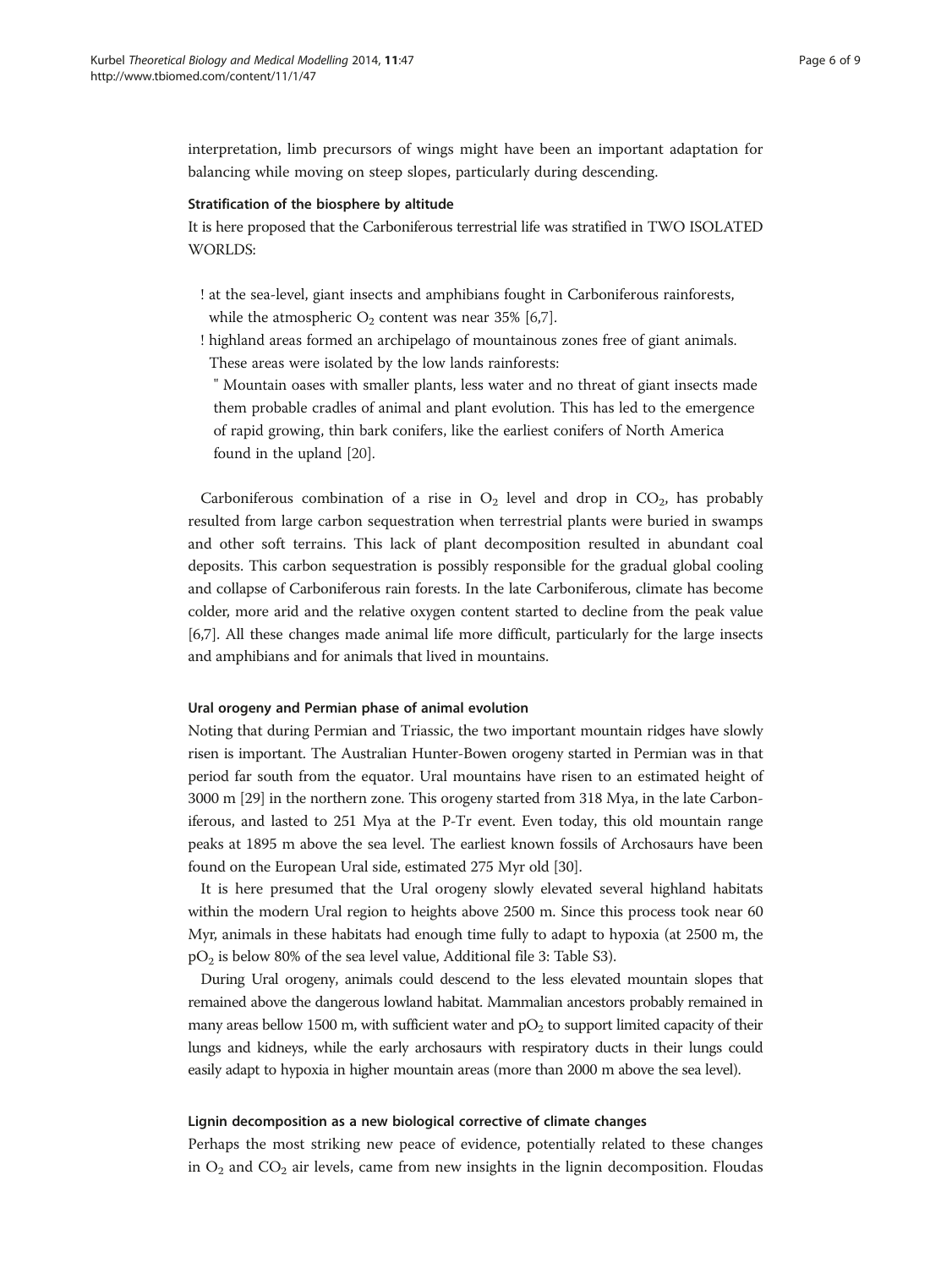et al. [\[31\]](#page-8-0) analyzed 31 fungal genomes to find out when lignin decomposition had arisen. The results suggest that rot fungi evolved almost simultaneously with a sharp decrease in the rate of organic carbon burial at the end of the Carboniferous period, at around 290 Mya. The decomposition of accumulated and still air exposed lignin probably continued the whole late Permian, since the real "coal gap" happened during the Early Triassic [\[32\]](#page-8-0) with almost no coal deposits.

Since all rotting uses oxygen and produces  $CO<sub>2</sub>$ , it seems plausible that fungal rotting has decomposed accumulated plant material that has not been deeply buried and this carbon was slowly released back into the air as  $CO<sub>2</sub>$ . The expected consequence is that lignin rotting has reduced the Permian  $O_2$  levels and increased the  $CO_2$  level, leading to the warmer Permian climate.

# Animal migration to lower habitats during the hypoxic P-Tr extinction

The protracted P-Tr hypoxic extinction event with combination of increased temperature, ocean acidity, hypoxia and hypercapnia killed many aquatic and terrestrial animals due to the abruptly reduced oxygen availability. A possibly related feature is the presence of the "fungal spike" in rocks near the Permian–Triassic boundary [[33,34\]](#page-8-0).

It seems probable that on lowlands only small sized insects survived and the disappearance of giant insects made the spreading of fast-growing conifers feasible. New forests were soon repopulated by mammaliaformes that came down from several highland areas (Lystrosaurs might be an example [[35](#page-8-0)]). Archosaurs were probably late in repopulation of the low lands from high mountain areas. Since they were adapted to very low  $pO<sub>2</sub>$ , archosaurs were not forced to descend to the sea level before the Triassic nadir value of 12% of relative oxygen content has been reached. During that devastating period, archosaurs prevailed in lowlands as only animals that could cope with profound hypoxia.

Some archosaurs, previously adapted to swimming in mountain rivers, probbaly reduced their oxygen demand by entering the low land rivers and became ancestors of crocodiles. Other archosaurs adapted to rapid climbing with improved cardiorespiratory functions and pneumatised bones. They became the ancestors of birds and pterosaurs. The remaining heavy built archosaurs also descended to the lowlands and became dinosaurs in Jurassic. It seems vary plausible that when the world has cooled and  $O<sub>2</sub>$  level recovered, the highlands were also repopulated, this time by small archosaurs looking for places without large predators.

# Possible extrapolations

Additional file [2:](#page-7-0) Table S2 shows all mentioned points of animal evolution that were possibly related to the oxygen availability, suggesting that several great animal transitions and migrations might have been induced by reduced oxygen availability. After these disasters, the devastated biosphere was repeatedly repopulated from fringe habitats. On the other hand, periods of increased atmospheric oxygen often resulted in giant predators in lowland habitats, thus forcing smaller and weaker animals to live in relative safety of high mountains. All these topographic, altitude dependent biosphere fragmentations, defined by local oxygen and water availability, allowed separate evolution of small habitats for millions of years.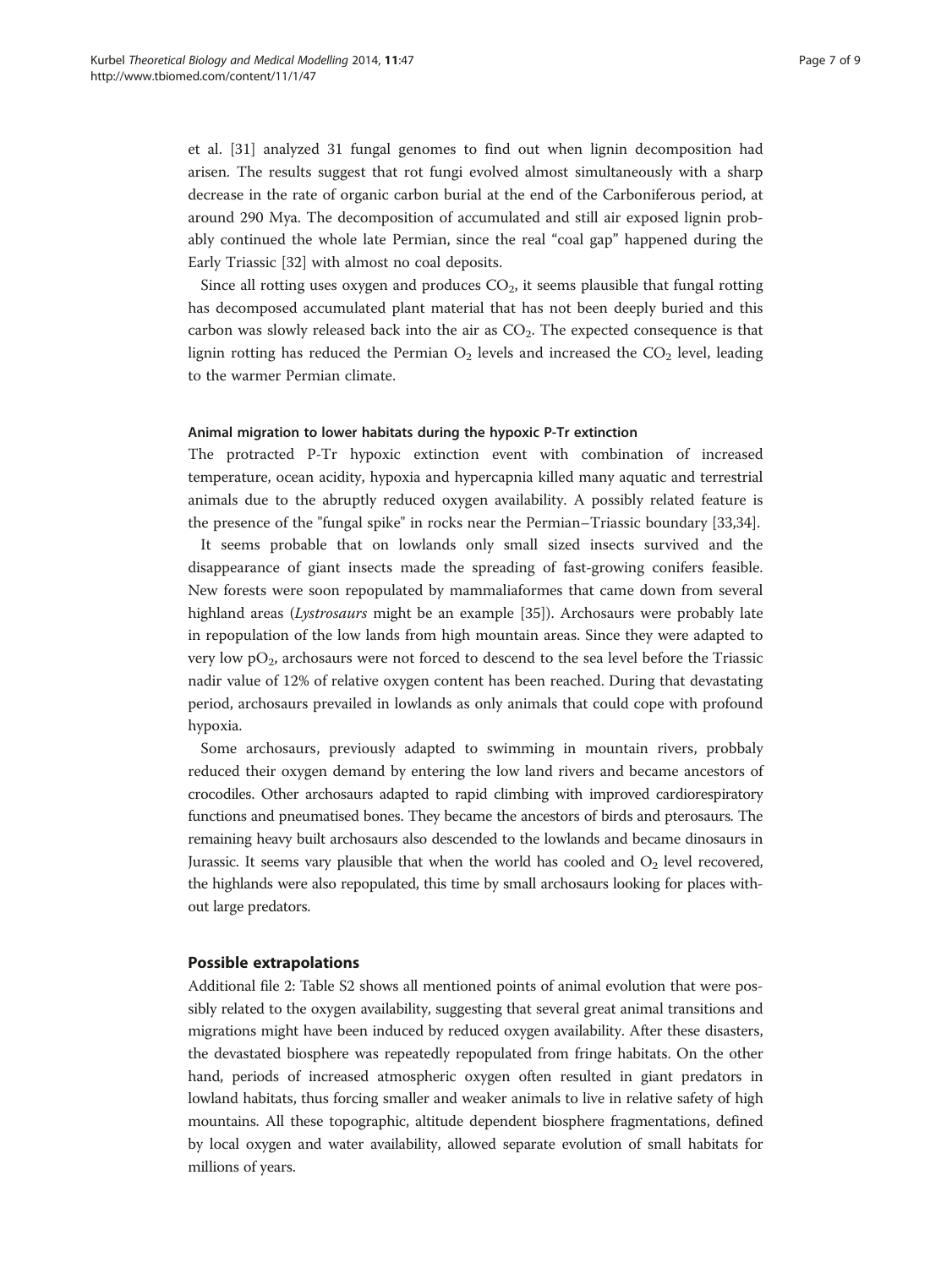<span id="page-7-0"></span>An obvious extrapolation of the presented interpretation regarding emergence of homeothermy as the prevalent metabolic mode of terrestrial and aerial animals is that the common ancestor of birds and non crocodilian archosaurs probably shared similar hearts, lungs and kidneys. If so, the full homeothermy is not expected to be present if these animals lived in warm habitats. Despite anatomic and physiological similarities of some dinosaurs with birds, it seems plausible that they did not need thermal insulation and stable endothermy. Instead of that, they required cooling mechanisms to dissipate heat after surges in energy expenditure.

Avian and mammalian sex chromosomes are important as determinations of inherited and thus temperature independent sex determination. After the K-Pg meteor impact, the birds and mammals with sex chromosomes reproduced well even in cold climates, while other animals with temperature dependent sex determination possibly failed, as has already been proposed [\[36,37](#page-8-0)].

# Additional files

[Additional file 1: Table S1.](http://www.biomedcentral.com/content/supplementary/1742-4682-11-47-S1.pdf) Expected oxygen content in Devonian continental fresh water during daily heat and during the hypoxic Hangenberger event with an estimated drop in the atmospheric  $O_2$  content from 15 to 12% of  $O_2$ . Values calculated from data available at: [http://www.engineeringtoolbox.com/oxygen-solubility-water-d\\_841.html.](http://www.engineeringtoolbox.com/oxygen-solubility-water-d_841.html)

[Additional file 2: Table S2.](http://www.biomedcentral.com/content/supplementary/1742-4682-11-47-S2.pdf) Schematic presentation of the proposed interpretation of  $pO<sub>2</sub>$  driven animal evolution. Gray areas mark zones of different oxygen availability: zone A (dark) with pO<sub>2</sub>>220 mmHg supports giant insects & amphibians, zone B (medium) with 150<pO<sub>2</sub><220 mmHg supports mammals, birds & small insects, zone C (light) with 90 <  $pO_2$  < 150 mmHg is mild hypoxia, and zone D (white) with pO<sub>2</sub><90 mmHg is severe hypoxia.

[Additional file 3: Table S3.](http://www.biomedcentral.com/content/supplementary/1742-4682-11-47-S3.pdf) Schematic presentation of the proposed stratification of habitats according to the altitude. The values are calculated by the  $pO_2$  calculator, available at: [http://www.altitude.org/air\\_pressure.php](http://www.altitude.org/air_pressure.php) for different altitudes based on the average O2 content in that periods. Gray areas mark zones of different oxygen availability: zone A (dark) with pO<sub>2</sub>>220 mmHg supports giant insects & amphibians, zone B (medium) with 150 $<$ pO<sub>2</sub><220 mmHg supports mammals, birds & small insects, zone C (light) with 90 < pO<sub>2</sub> < 150 mmHg is mild hypoxia, and zone D (white) with  $pO<sub>2</sub>< 90$  mmHg is severe hypoxia.

#### Competing interests

The author declares that he has no competing interests.

#### Authors' contributions

This paper is written by a sole author.

#### Acknowledgements

This theoretic paper is a part of the research project 219-2192382-2426, financed by the Croatian Ministry of Science.

Received: 8 March 2014 Accepted: 12 October 2014 Published: 22 October 2014

#### References

- Dietl GP: The escalation hypothesis: one long argument. Palaios 2003, 18:83-86.
- 2. Kemp TS: The origin of higher taxa: macroevolutionary processes, and the case of the mammals. Acta Zool 2007, 88:3–22.
- 3. Kurbel S: Hypothesis of homeothermy evolution on isolated South China Craton that moved from equator to cold north latitudes 250-200Myr ago. J Theor Biol 2014, 340:232–237.
- Sandberg CA, Morrow JR, Ziegler W: Late Devonian sea-level changes, catastrophic events, and mass extinctions. Geological Soc Am Spec Pap 2002, 356:473–487. doi:10.1130/0-8137-2356-6.473.
- Engel MS, Grimaldi DA: New light shed on the oldest insect. Nature 2002, 356:473-487. doi:10.1130/0-8137-2356-6.473.
- 6. Erwin DH: Climate as a driver of evolutionary change. Curr Biol 2009, 19:R575–R583.
- 7. Huey RB, Ward PD: Climbing a Triassic Mount Everest: into thinner air. JAMA 2005, 294:1761-1762.
- 8. Shubin NH, Daeschler EB, Jenkins FA: The pectoral fin of Tiktaalik roseae and the origin of the tetrapod limb. Nature 2006, 440:764-771.
- 9. Daeschler EB, Shubin NH, Jenkins FA: A Devonian tetrapod-like fish and the evolution of the tetrapod body plan. Nature 2006, 440:757–763.
- 10. Ahlberg PE, Clack JA: Palaeontology: a firm step from water to land. Nature 2006, 440:747-749.
- 11. Schultze HP: Juvenile specimens of Eusthenopteron foordi Whiteaves, 1881 (osteolepiform rhipidistian, pisces) from the Late Devonian of Miguasha, Quebec, Canada. J Vertebr Paleontol 1984, 4:1-16.